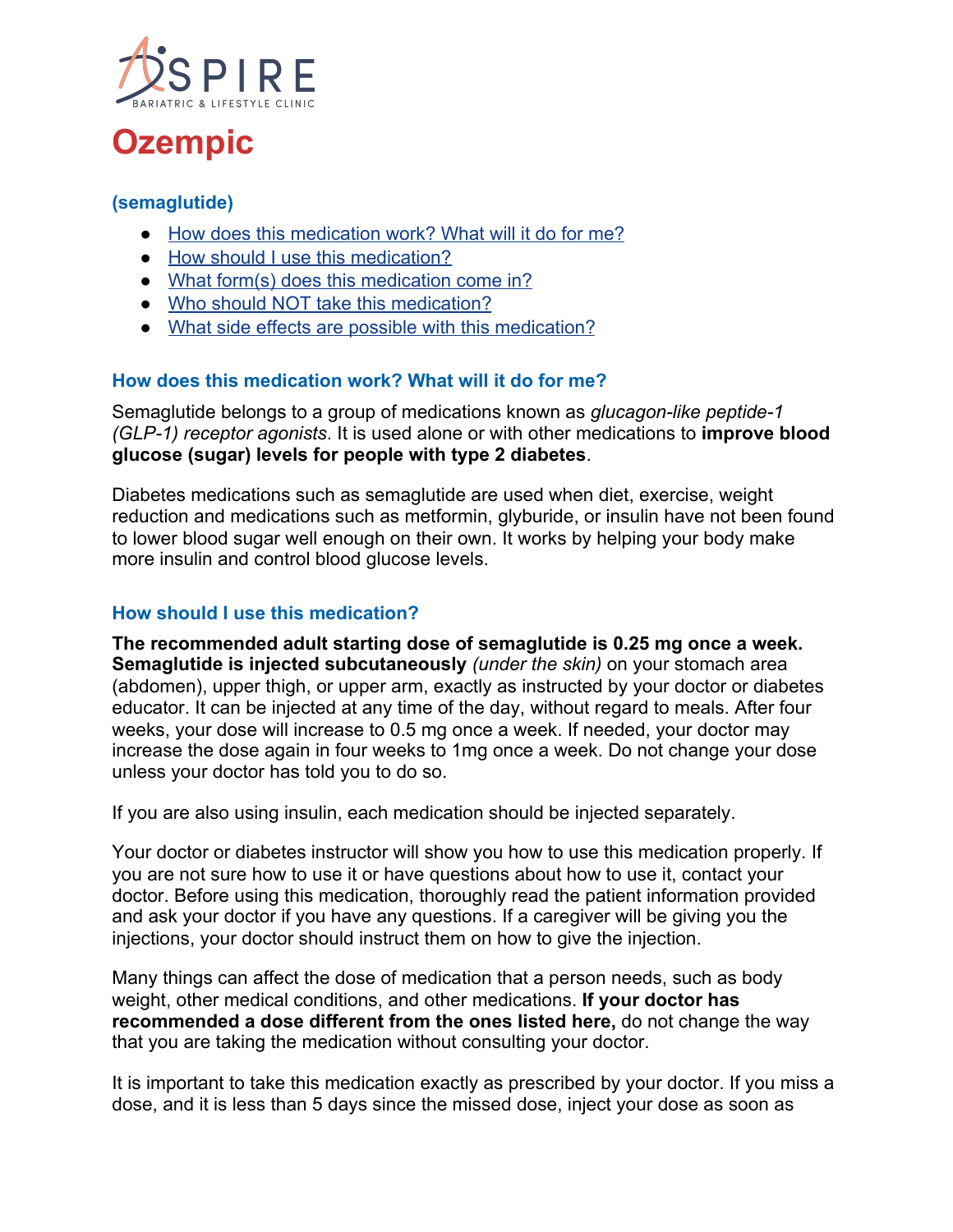possible. If it less than 48 hours until your next scheduled dose, skip the missed dose and continue with your regular dosing schedule. **Do not inject a double dose or increase your dose to make up for a missed one. If you are not sure what to do after missing a dose, contact your doctor or pharmacist for advice.**

**Semaglutide should be clear and colourless.** Do not use semaglutide if you notice particles or anything unusual in the appearance of the solution.

After the first use of the pen, this medication can be stored at room temperature or in the refrigerator for up to 56 days (8 weeks). Always store this medication without a needle attached to prevent contamination, infection, and leakage. To protect this medication from light, always keep the pen cap on when you are not using it.

Store this medication in the refrigerator, do not allow it to freeze, and keep it out of the reach of children.

Do not dispose of medications in wastewater (e.g. down the sink or in the toilet) or in household garbage. Ask your pharmacist how to dispose of medications that are no longer needed or have expired.

#### **What form(s) does this medication come in?**

Each 1 mL of clear, colourless solution contains 1.34 mg of semaglutide. *Nonmedicianl ingredients:* disodium phosphate dihydrate, propylene glycol, phenol, and water for injections.

There are 2 forms of the pre-filled, multi-dose, disposable pen. One pen delivers doses of 0.25 mg and 0.5 mg semaglutide, while the other pen delivers 1 mg doses only.

Each pen contains 2 mg of semaglutide.

#### **Who should NOT take this medication?**

#### **Do not take this medication if you:**

- are allergic to semaglutide or any ingredients of the medication
- are pregnant
- are breast-feeding
- have a personal or family history of thyroid cancer
- have *multiple endocrine neoplasia syndrome type 2* (a disease where people have tumours in more than one gland in their body)

#### **What side effects are possible with this medication?**

• change in the taste of food or drink